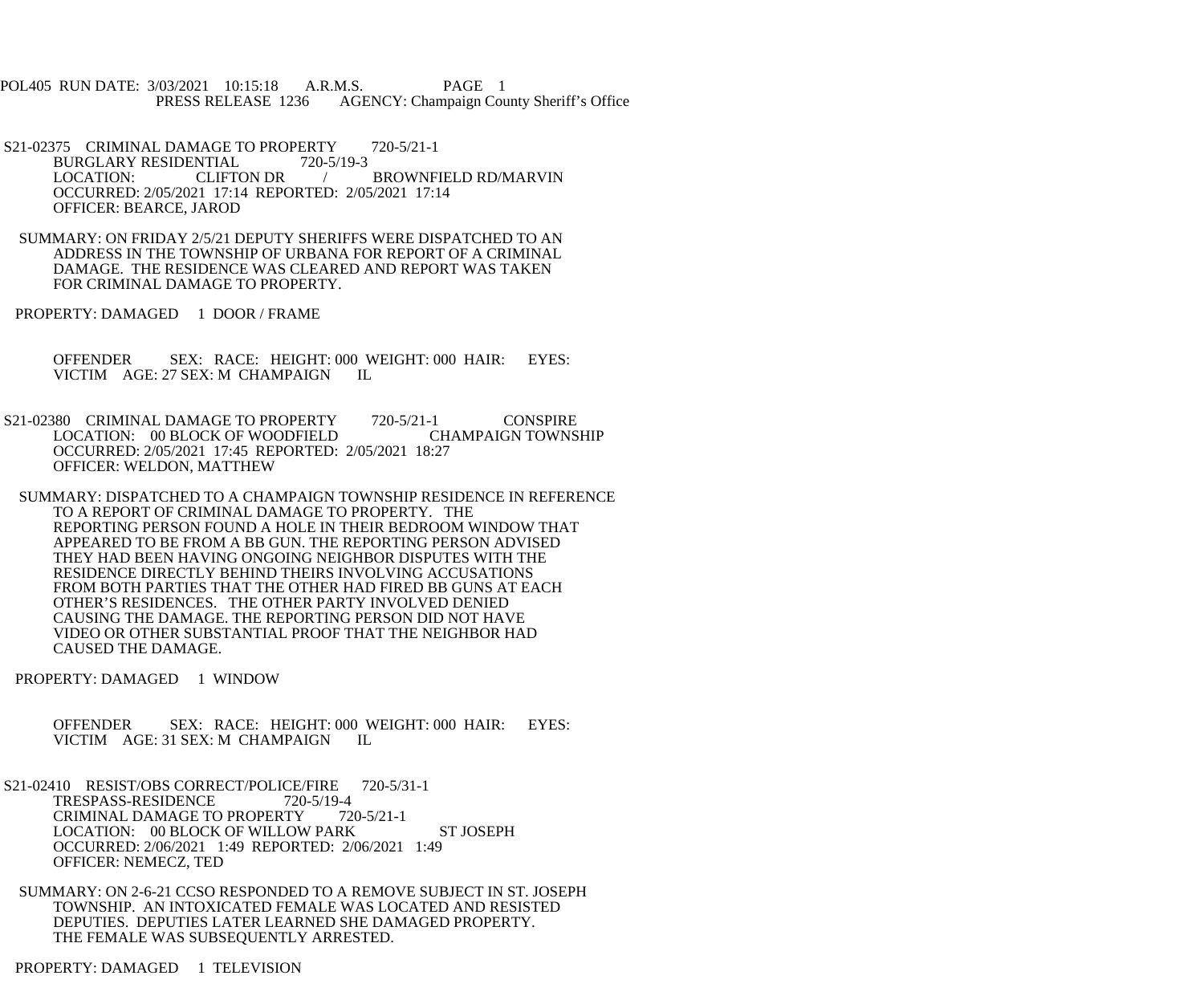POL405 RUN DATE: 3/03/2021 10:15:18 A.R.M.S. PAGE 2<br>PRESS RELEASE 1236 AGENCY: Champaign Cou AGENCY: Champaign County Sheriff's Office

 PEOPLE: VICTIM SOCIETY VICTIM AGE: 32 SEX: M ST JOSEPH IL

ARRESTS: QUALLS MALINA D AGE: 27 SEX: F 110 S CAROLINE HOMER IL CHARGE: RESIST/OBS CORRECT/POLICE/FIRE 720-5/31-1 RESIST/OBS CORRECT/POLICE CHARGE: RESIST/OBS CORRECT/POLICE/FIRE<br>AT: 1695 WILLOW PARK ST BY: NEMECZ, TED AT: 1695 WILLOW PARK ST B<br>QUALLS MALINA D AGE: 27 SEX: F 110 S CAROLINE HOMER IL<br>
720-5/19-4 TRESPASS-RESIDENCE CHARGE: TRESPASS-RESIDENCE 720<br>AT: 1695 WILLOW PARK ST BY: NEMECZ. TED AT: 1695 WILLOW PARK ST QUALLS MALINA D AGE: 27 SEX: F 110 S CAROLINE HOMER IL<br>CHARGE: CRIMINAL DAMAGE TO PROPERTY 720-5/21-1 CRIMINAL DAMAGE TO PROPER CHARGE: CRIMINAL DAMAGE TO PROPERTY<br>AT: 1695 WILLOW PARK ST BY: NEMECZ, TED AT: 1695 WILLOW PARK ST

S21-02457 BATTERY-DOMESTIC 720-5/12-3.2<br>LOCATION: LINCOLN ST N / W W EADS ST/DEAD END OCCURRED: 2/06/2021 21:30 REPORTED: 2/06/2021 21:31 OFFICER: KEYES, CHELSEY

 SUMMARY: DEPUTIES RESPONDED TO A REPORT OF A DOMESTIC AND OBTAINED STATEMENTS FROM ALL PARTIES. ONE PARTY INITIALLY CLAIMED TO HAVE BATTERED ANOTHER BEFORE RECANTING HER INITIAL STATEMENT.

 OFFENDER AGE: 28 SEX: F VICTIM AGE: 32 SEX: M THOMASBOO IL

S21-02459 BATTERY-DOMESTIC 720-5/12-3.2<br>BATTERY-AGGRAVATED 720-5/12-3.05 BATTERY-AGGRAVATED<br>LOCATION: DUNL DUNLAP AVE N / CURTIS RD OCCURRED: 2/06/2021 22:10 REPORTED: 2/06/2021 22:11 OFFICER: MAIDENS, MARK

- SUMMARY: ON SATURDAY EVENING FEBRUARY 6, 2021 CHAMPAIGN COUNTY SHERIFF'S OFFICE DEPUTIES RESPONDED TO A BOWLING ALLEY IN THE VILLAGE OF SAVOY FOR A REPORTED DOMESTIC BATTERY. A FEMALE VICTIM WAS TRANSPORTED TO AN AREA HOSPITAL, ANOTHER MALE VICTIM REFUSED MEDICAL ATTENTION. AFTER INTERVIEWS, A MALE WAS ARRESTED FOR DOMESTIC BATTERY AND AGGRAVATED BATTERY AND TRANSPORTED TO THE CHAMPAIGN COUNTY SATELLITE JAIL.
- PEOPLE: VICTIM AGE: 33 SEX: F CHAMPAIGN IL VICTIM AGE: 22 SEX: M TOLONO IL

ARRESTS: SCHROEDER JOSHUA C AGE: 40 SEX: M 1114 NOFFTZ DR CHAMPAIGN IL CHARGE: BATTERY-DOMESTIC 720-5/12-3.2 BATTERY-DOMESTIC CHARGE: BATTERY-DOMESTIC 720-5/12-3.2 BATTERY-DOMESTIC AT: DUNLAP AVE/CURTIS RD BY: DONOVAN, CASEY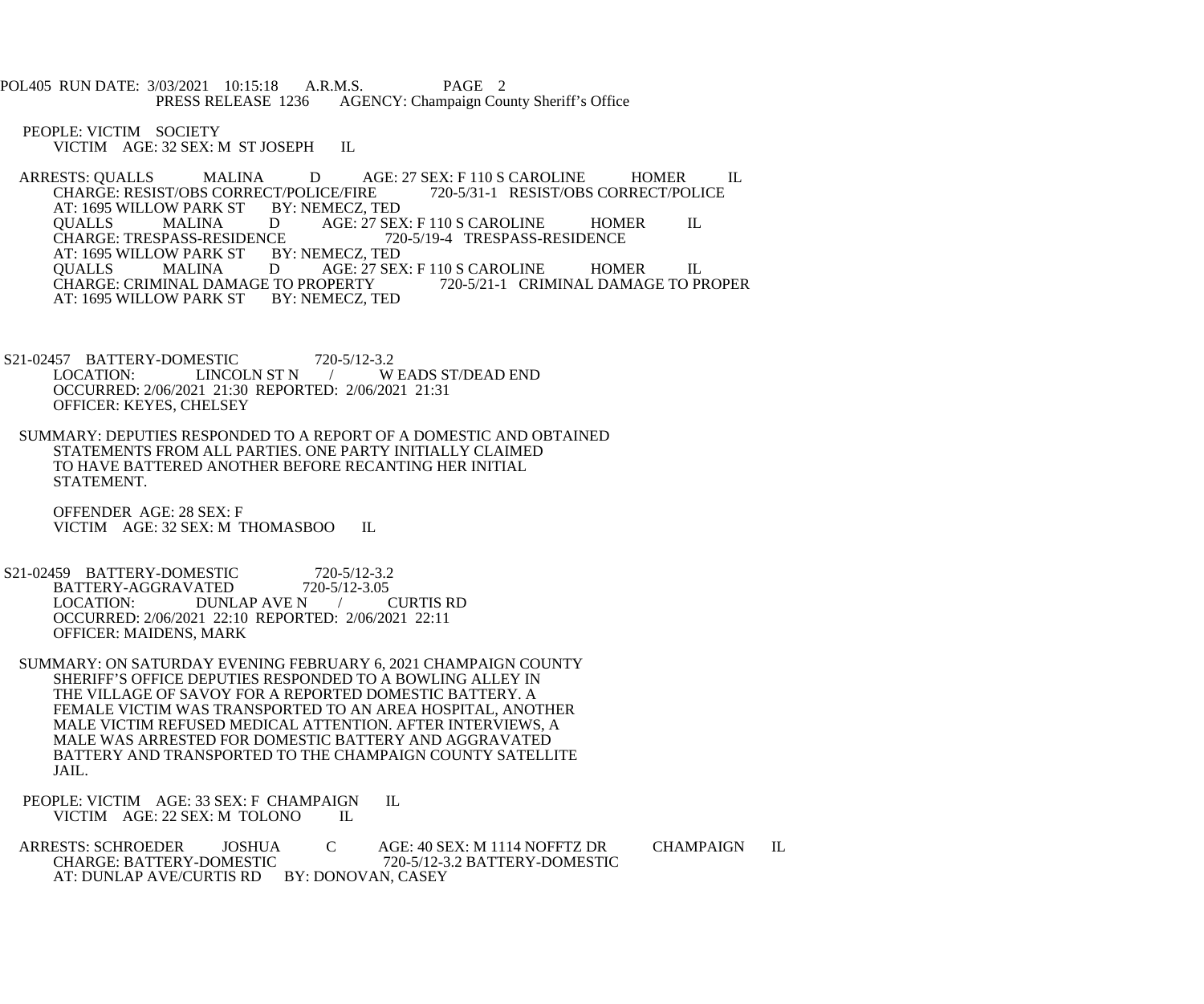POL405 RUN DATE: 3/03/2021 10:15:18 A.R.M.S. PAGE 3<br>PRESS RELEASE 1236 AGENCY: Champaign Cou PRESS RELEASE 1236 AGENCY: Champaign County Sheriff's Office<br>SCHROEDER JOSHUA C AGE: 40 SEX: M 1114 NOFFTZ DR CH SCHROEDER JOSHUA C AGE: 40 SEX: M 1114 NOFFTZ DR CHAMPAIGN IL<br>CHARGE: BATTERY-AGGRAVATED 720-5/12-3.0 BATTERY-AGGRAVATED CHARGE: BATTERY-AGGRAVATED 720-5/12-3.0 BATTERY-AGGRAVATED AT: DUNLAP AVE/CURTIS RD BY: DONOVAN, CASEY

- S21-02493 BATTERY-DOMESTIC 720-5/12-3.2 LOCATION: 00 BLOCK OF ELLEN AVE SAVOY OCCURRED: 2/07/2021 17:51 REPORTED: 2/07/2021 17:51 OFFICER: DARR, CHRISTOPHER
- SUMMARY: CHAMPAIGN COUNTY DEPUTY SHERIFFS WERE DISPATCHED TO AN ADDRESS IN THE VILLAGE OF SAVOY TO RESPOND TO A PHYSICAL DOMESTIC. IT WAS LEARNED THE MALE HALF HAD HIT THE FEMALE HALF, LEAVING HER FACE NOTICEABLY SWOLLEN AND BRUISED. THE MALE WAS ARRESTED AND TRANSPORTED TO THE COUNTY JAIL.

PEOPLE: VICTIM AGE: 40 SEX: F SAVOY IL

ARRESTS: SIMMONS ROBERT EARL AGE: 50 SEX: M 305 ELLEN AVE SAVOY IL CHARGE: BATTERY-DOMESTIC 720-5/12-3.2 BATTERY-DOMESTIC CHARGE: BATTERY-DOMESTIC 720-5/12-3.2 BATTERY-DOMESTIC<br>AT: ELLEN AVE BY: DARR, CHRISTOPHER BY: DARR, CHRISTOPHER

- S21-02505 BATTERY 720-5/12-3 LOCATION: 00 BLOCK OF WASHINGTON ST W PHILO OCCURRED: 2/07/2021 20:40 REPORTED: 2/07/2021 20:44 OFFICER: JAMES, ALEXANDER
- SUMMARY: ON 02/07/21 AT APPROXIMATELY 2041 HOURS, CHAMPAIGN COUNTY DEPUTIES WERE DISPATCHED TO AN ADDRESS IN PHILO TOWNSHIP FOR A REPORT OF A DISORDERLY SUBJECT. AFTER INVESTIGATION, IT WAS DISCOVERED THAT AN INVOLVED PARTY BATTERED ANOTHER SUBJECT DURING AN ARGUMENT. THE OFFENDER WAS TRANSPORTED TO ANOTHER LOCATION AND ISSUED A NOTICE TO APPEAR.

PEOPLE: VICTIM AGE: 42 SEX: M PHILO IL

| <b>ARRESTS: MILAN</b> | <b>RYAN</b> | LEE                  | AGE: 43 SEX: M 963 LINCOLN ST |  | GALESBURG |  |
|-----------------------|-------------|----------------------|-------------------------------|--|-----------|--|
| CHARGE: BATTERY       |             | 720-5/12-3 BATTERY   |                               |  |           |  |
| AT: W WASHINGTON ST   |             | BY: JAMES, ALEXANDER |                               |  |           |  |

 S21-03198 DRIVING UNDER THE INFL-ALCOHOL 625-5/11-501A2 ILLEGAL TRANSPORTATION OF LIQUOR 625-5/11-502 LOCATION: 500 BLOCK OF CENTRAL AV W THOMASBORO OCCURRED: 2/17/2021 20:30 REPORTED: 2/17/2021 21:38 OFFICER: PING, JOEL